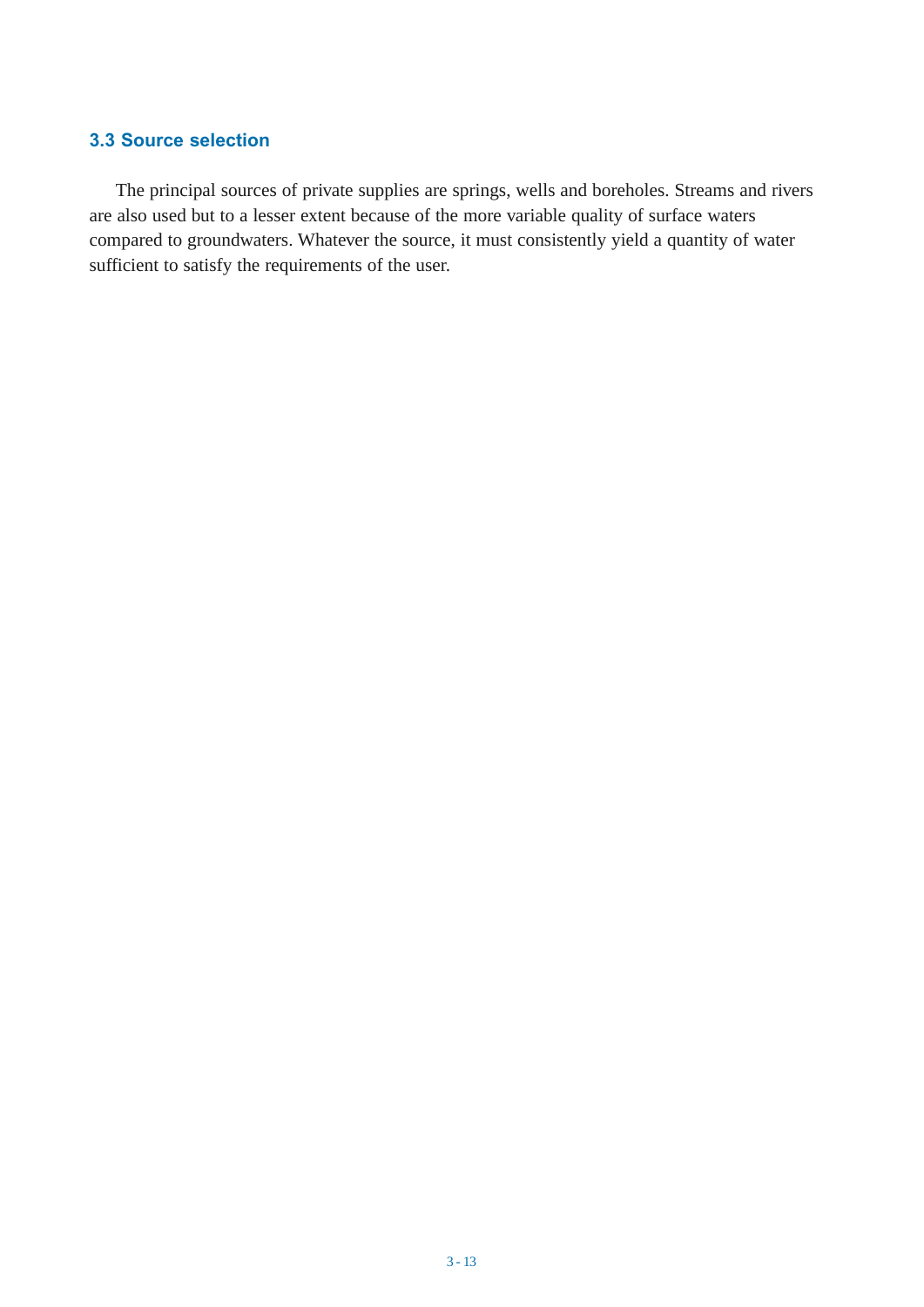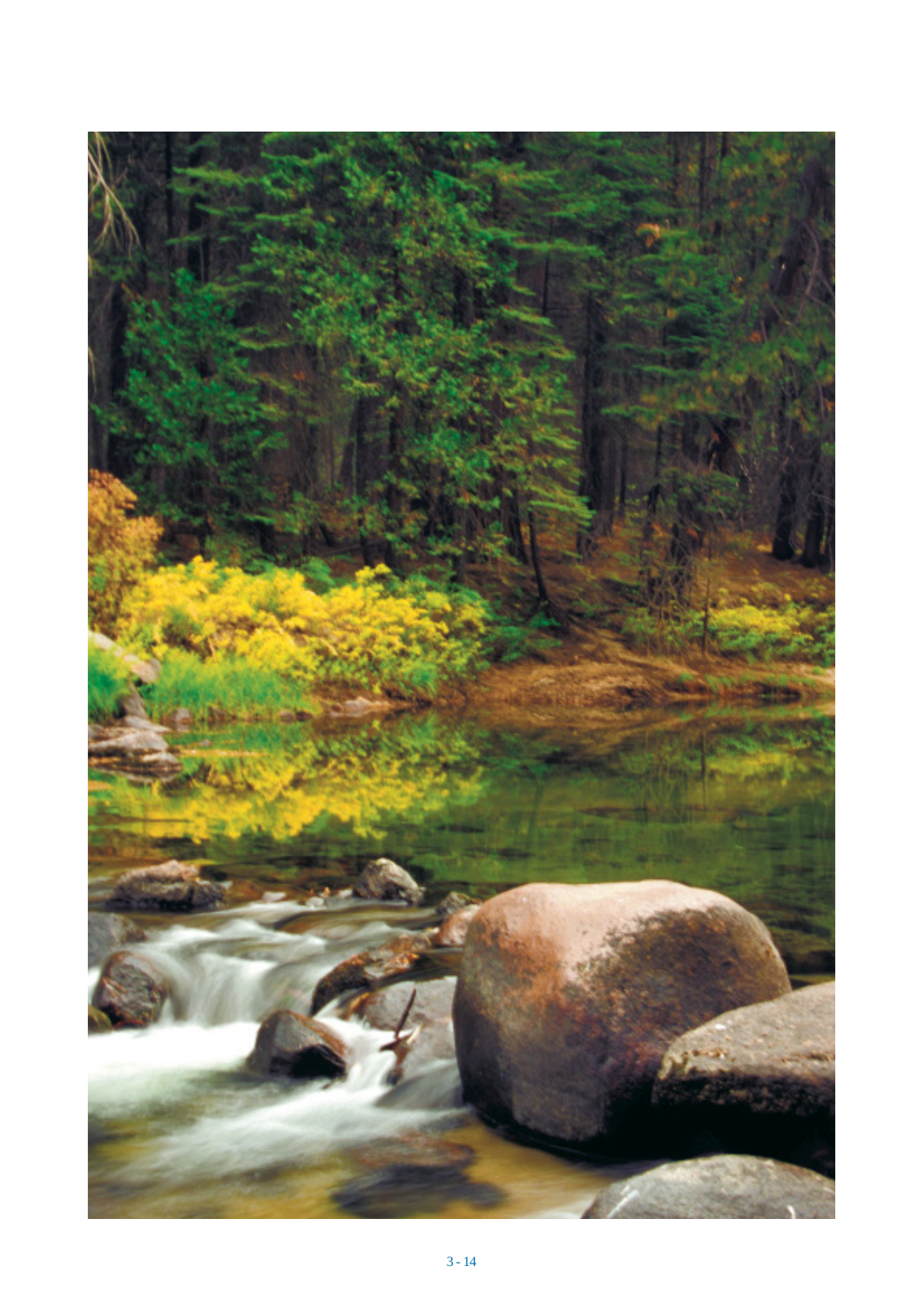#### **3.3.1 Streams and rivers**

Streams and rivers offer more reliable yields but may be susceptible to pollution and may exhibit variable quality. The risk and extent of pollution depends on the catchment and the activities being undertaken on it. Waters derived from upland catchments that are not unduly peaty and not used for agricultural purposes are usually of good chemical quality. However, soft acidic upland waters derived from peaty moorland catchments may be corrosive and contain relatively high concentrations of dissolved metals. Small streams often exhibit variable quality because of the activities of man and animals within the catchment and will have high levels of colour from humic and fulvic acids.

Lowland surface waters are likely to be of poorer quality. The quality of surface waters may show a strong seasonal variability. Colour may be highest in late autumn and winter. Turbidity and microbiological contamination may be highest following periods of heavy rainfall.

Because of these potential problems, a surface water source is normally only considered for use as a drinking water supply where a groundwater source is unavailable. Water treatment will require a minimum of filtration and disinfection and should be designed for the worst expected raw water quality which is likely to be experienced for short periods during and after rainfall (and snow melt) events. A small reservoir or tank installed at the source can provide a period of settlement and reduce the variability in water quality. This tank will require regular inspection and cleaning. Figure 3.4 shows the construction of brick or concrete reservoirs; pre-cast concrete reservoirs can also be used.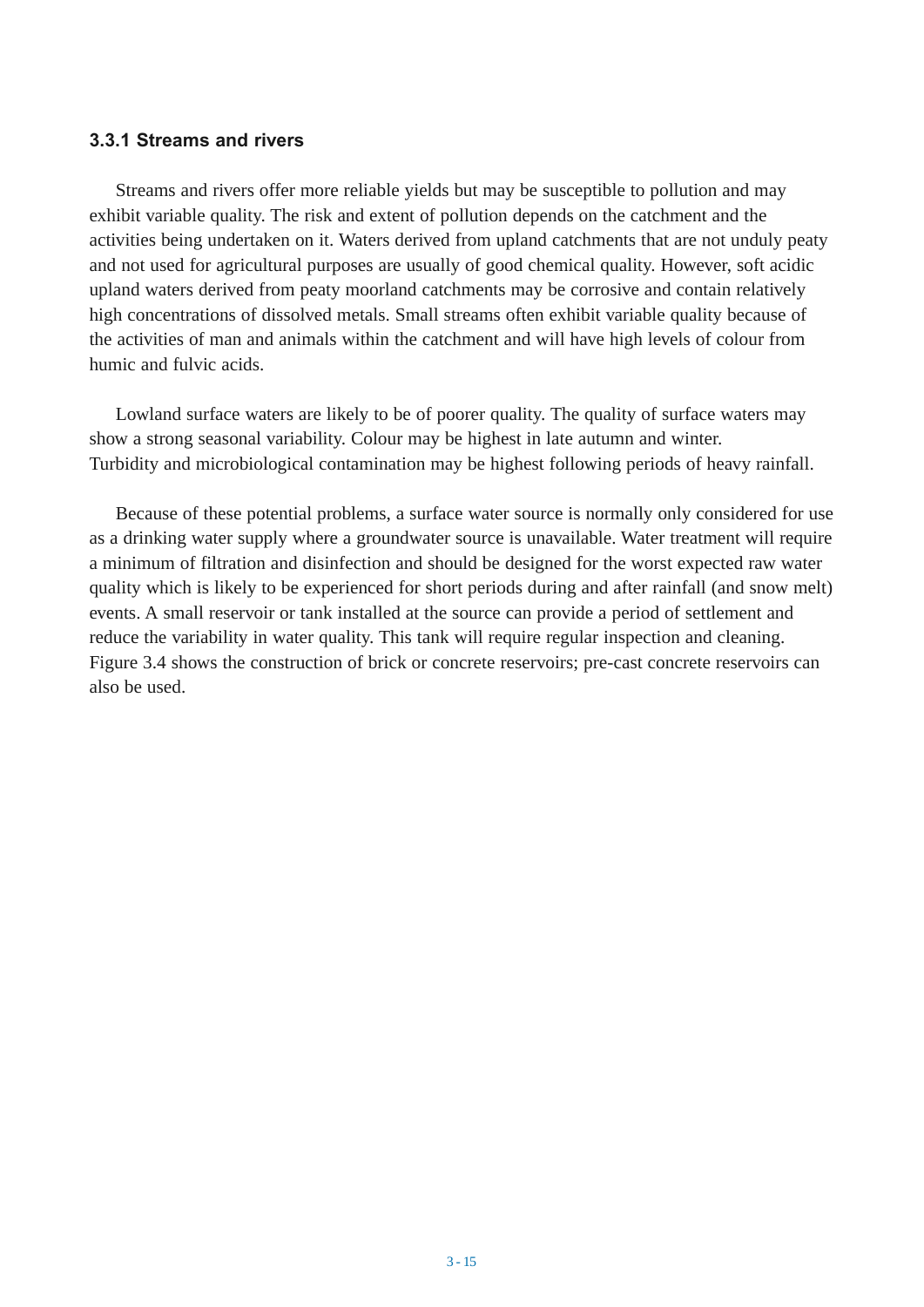## **Figure 3.4 Brick or concrete reservoirs**

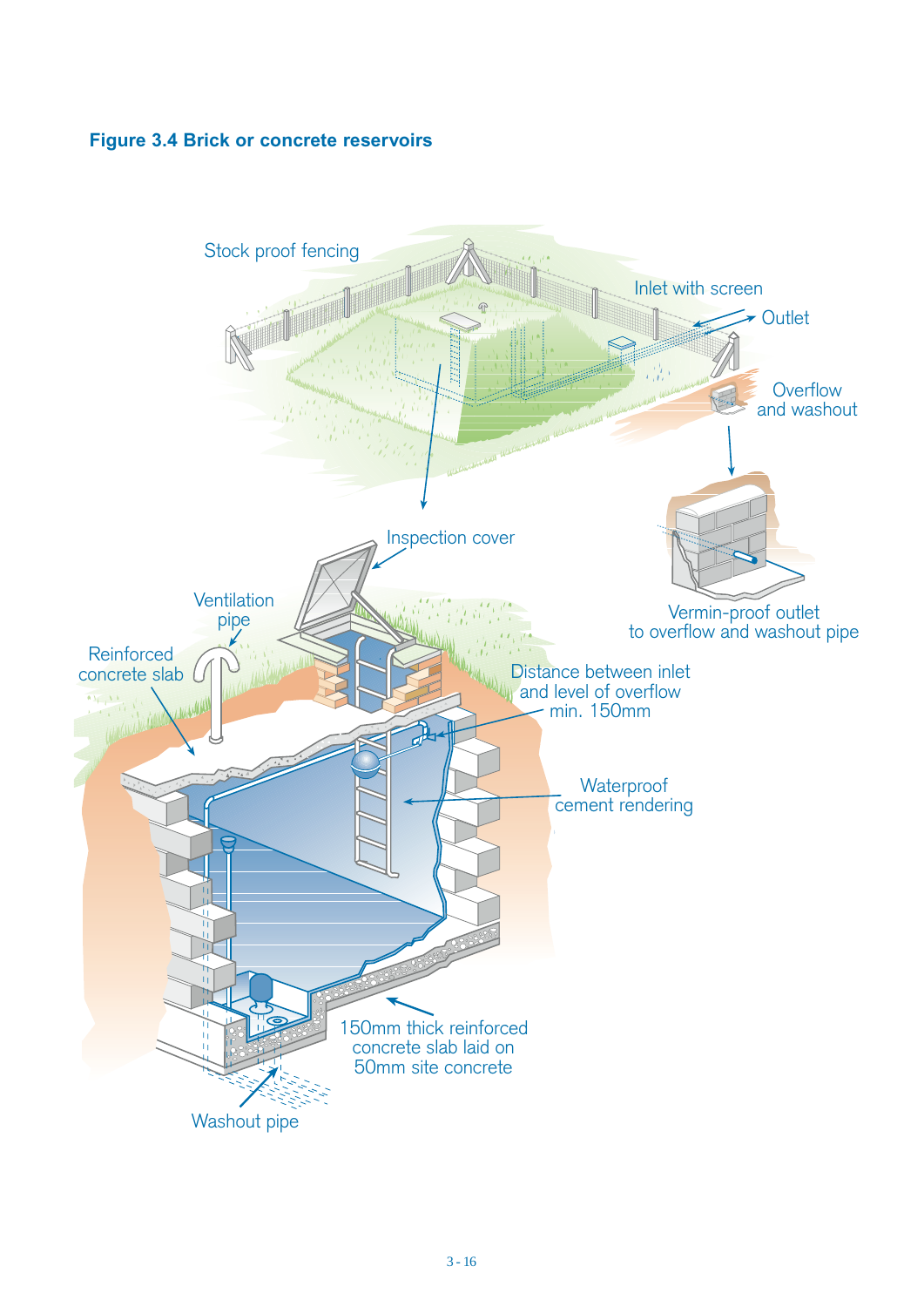### **3.3.2 Springs**

Where the water table intersects the surface, a springline is formed. The presence of fissuring can determine where the principal springs occur. The quantity of water available from a spring depends on its source. Most reliable are springs issuing from deep-seated aquifers whereas those from perched water tables or supported by flow from fissured limestone or granite aquifers may dry up after a short period without rain. Spring sources can be of good chemical and microbiological quality although springs from shallow strata (where there is a relatively high water table) or fractured strata may be of variable quality because of surface contamination. The treatment of spring waters is usually simpler than for surface waters because spring water is likely to contain less suspended matter.

Some 'spring' sources used for small water supplies are in fact artificial land drains. If the whole drainage system is properly maintained, the quantity and quality of water may be acceptable for a drinking water supply but for assessing treatment needs, a land drain should be regarded as effectively a surface water. If maintenance is poor, the water quality and flow may decrease. The probability of agricultural pollution must be considered carefully.

Much shallow throughflow is soil water which can be mistaken for a spring source. The quality of soil throughflow is likly to be unacceptable.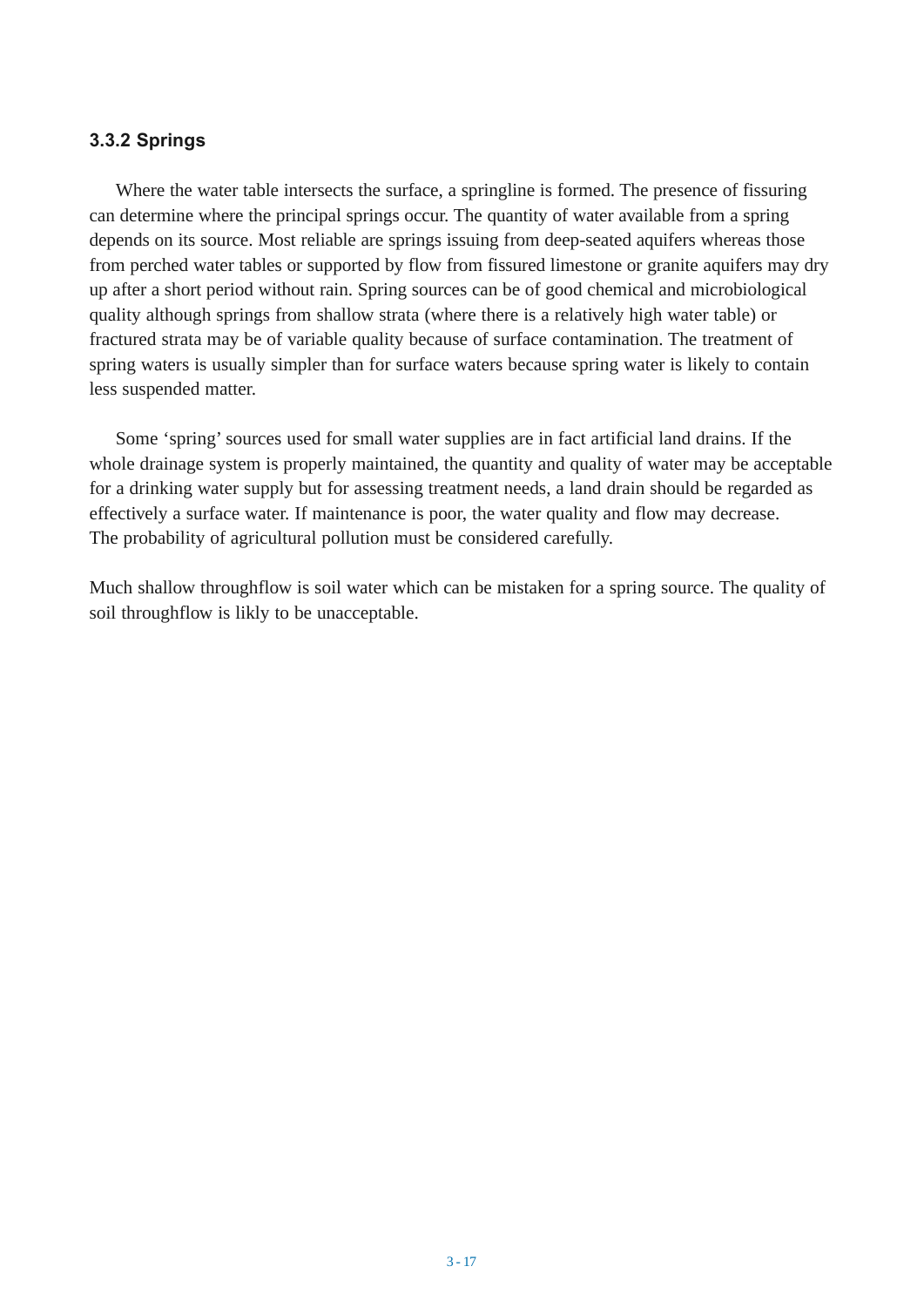# **Figure 3.5 A Spring**

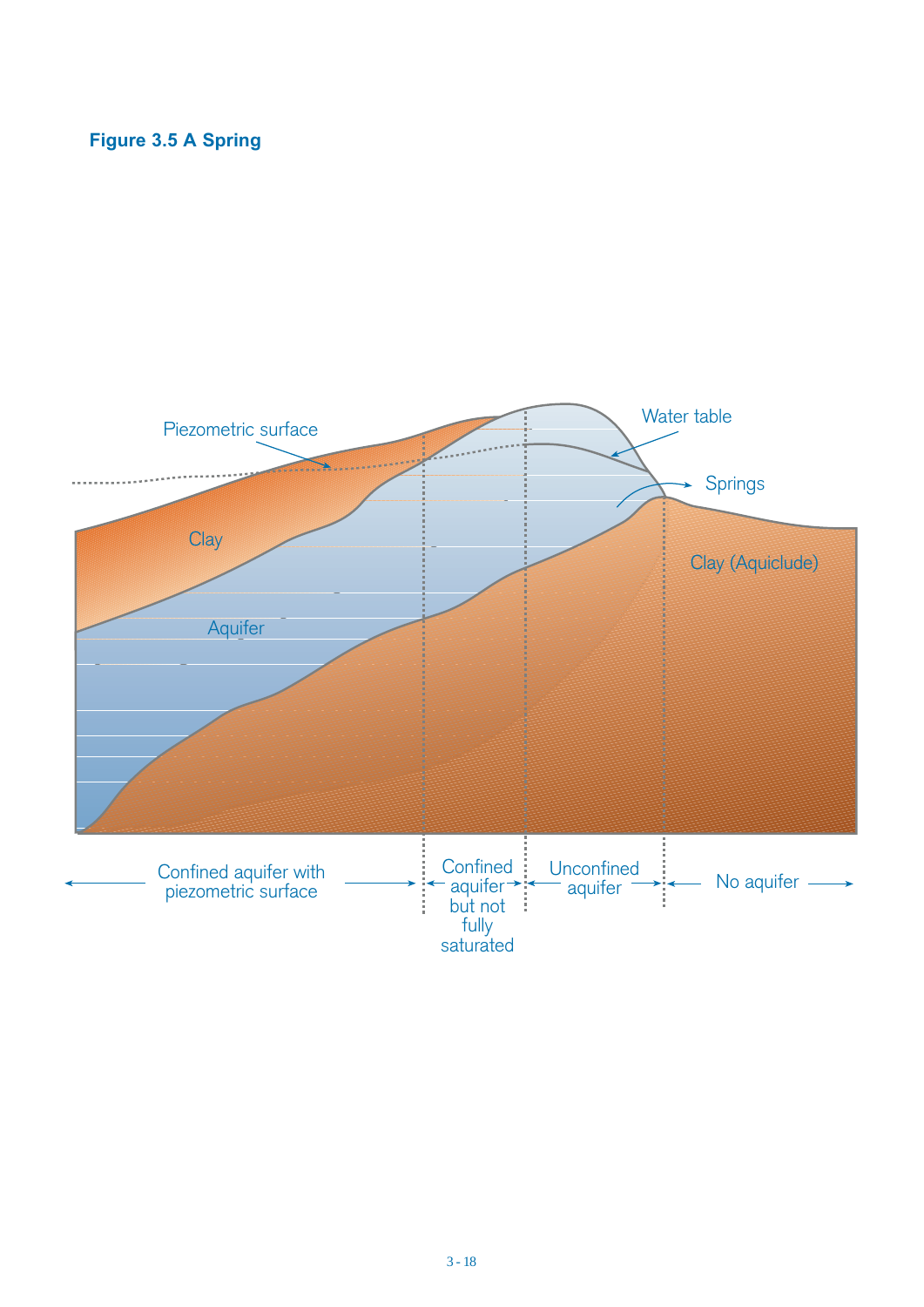#### **3.3.3 Wells and boreholes**

Many small drinking water supplies are derived from wells and boreholes. Wells are usually of large diameter, not less than about one metre, and dug by hand or, more rarely, by a mechanical excavator. Boreholes are of smaller diameter, variable depth and are drilled by a specialist contractor using percussion or rotary drilling.

The quantity of water available will depend on the characteristics of the aquifer and can be determined by test pumping after construction. A well or borehole that penetrates an extensive aquifer will be the most reliable. A well or borehole sunk into a perched aquifer may dry up after a short period without rain. Normally, a properly designed and constructed borehole will be able to supply water sufficient for at least a single household. Water is usually pumped from a well or borehole by a surface mounted or submersible pump.

Water abstracted from deep wells and boreholes may have originated from catchments several miles away. If the aquifer is a porous stratum, such as sand or gravel, the water will have undergone thorough filtration. Such water will usually be of very good quality. Some aquifers, such as limestone or granite strata, may be fissured and the filtration of the water will not have been so thorough. Groundwaters abstracted from shallow wells and boreholes may be prone to local pollution unless adequate precautions are taken. Groundwaters are usually of good quality and treatment may consist of disinfection only. However, some groundwaters contain high concentrations of iron and manganese, which are usually removed by oxidation and filtration. Others may be polluted by nitrate or pesticides derived from agricultural or other activities or by chlorinated solvents from industrial sites.